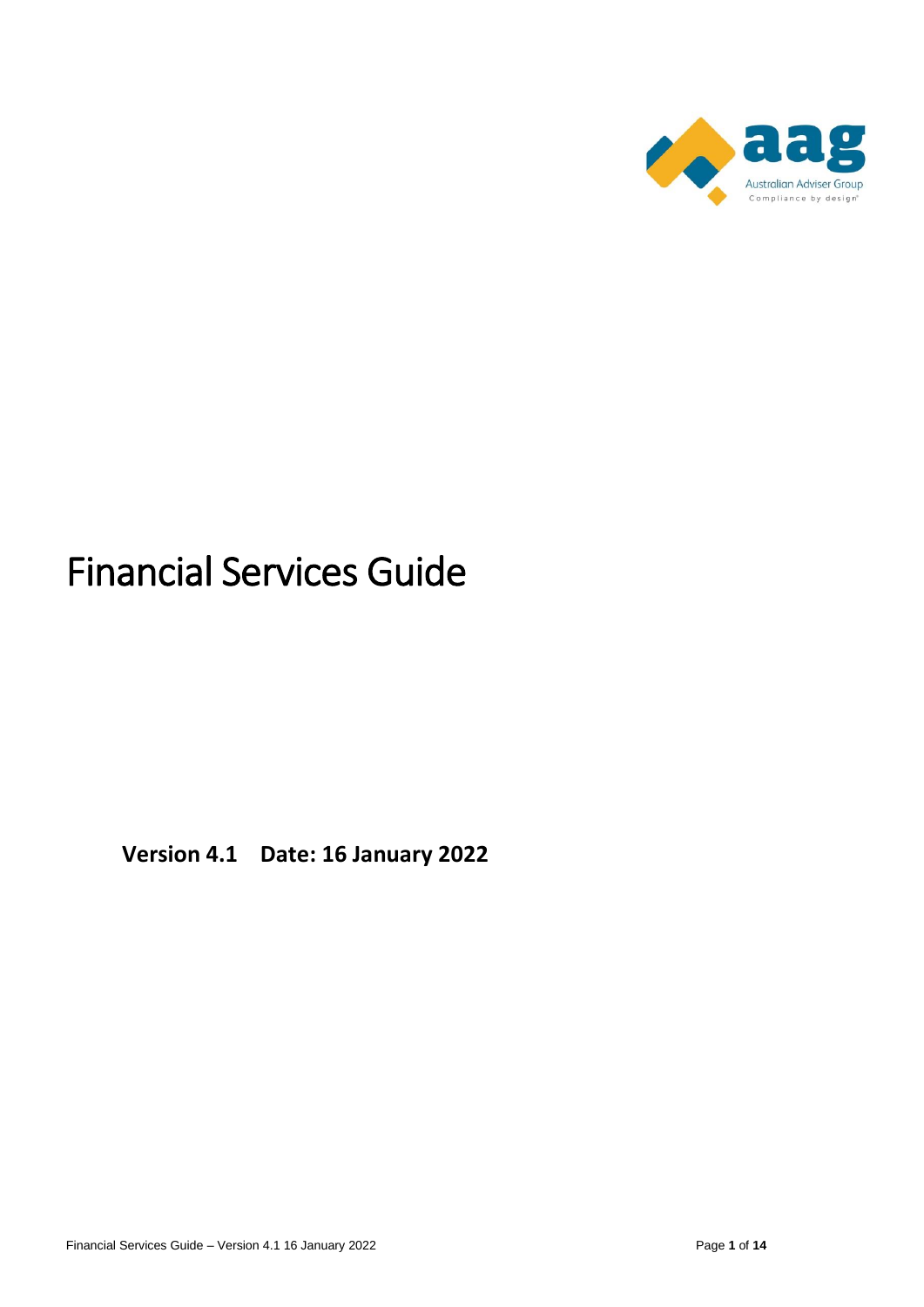# **Financial Services Guide**

The Financial Services Guide (FSG) is designed to clarify who we are and what we do, and to help you decide whether to use our services.

To make things simple, this guide explains:

- the services and types of products we're able to offer you;
- how we and our associates are paid and  $-$  any other benefits we may receive;
- any potential conflicts of interest we may have;
- how we protect your privacy and handle your personal information; and
- how we resolve disputes, and what you should do if you have one.

Please read through the whole FSG, as it's full of useful information – and is also worth holding on to for future reference. The Privacy Notification at the end of this document is worthwhile reading as it gives you further clarity on how we handle your personal information. And of course, if you ever have any questions, please contact us.

We collectively refer to the Licensee and its Authorised representatives as 'us', 'our', 'we' throughout this FSG

#### **Lack of Independence**

Australian Adviser Group Pty Ltd are neither 'independent', 'impartial' or 'unbiased, as defined by S923A of the Corporations Act because we:

- 1. receive commissions for the advice we provide on life risk insurance products;
- 2. We have the related entity of:

- AAG Capital Pty Ltd ABN: 55 626 952 627 - - Australian Adviser Group manage the AAG SMA Portfolio Series which may influence our advice to you. Further details can be found in the fee and related services sections of the FSG

### **Documents you may receive**

In addition to this FSG, if we provide you with financial advice, we will also present you with a written Statement of Advice (SOA). This will describe:

- advice and strategies we recommend and the reasons why;
- the financial products and services we recommend and the reasons why;
- any fees or commissions we will receive; and
- any associations we have with financial product providers or other parties that may influence the advice we provide.

After that, any time you receive further financial advice from us, we will either provide you with another SOA or give you (or keep our own) written Record of Advice (ROA). You can request a copy of this by contacting us any time up to seven years from the date of the advice provided.

To help you make an informed decision about a financial product you generally will be given a Product Disclosure Statement (PDS) which outlines the product features, benefits and risks and costs in detail. In certain circumstances it is not a requirement that you be given a PDS (including, for example, where you already have one).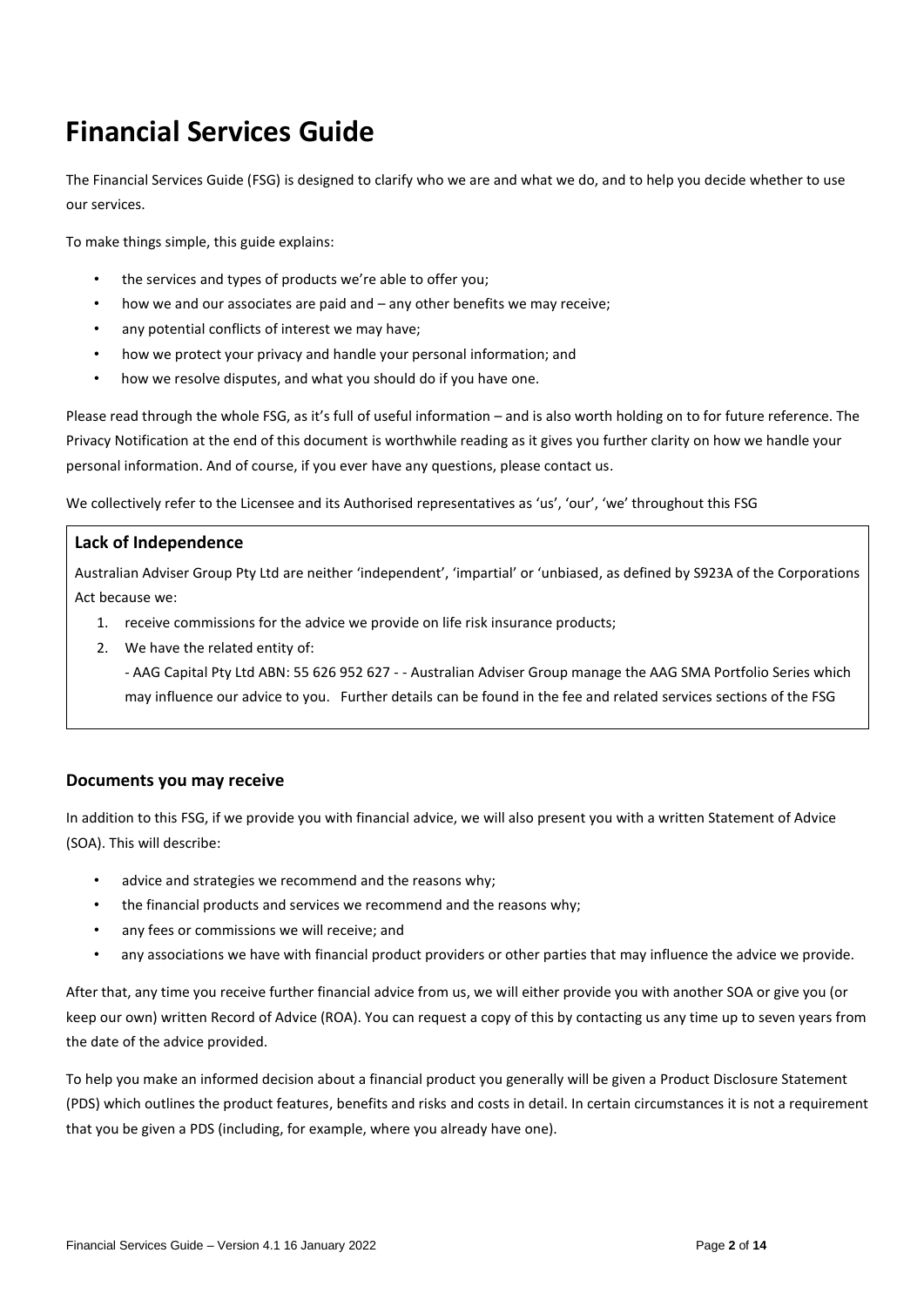## **Other Documents**

If you enter into an Ongoing Service Agreement with your adviser for a period greater than 12 months, a Fee Disclosure Statement (FDS) will be issued to you. The FDS will contain information about the services you were entitled to, the services you have received and the fees you paid during the previous year. The FDS also includes information about the fees to be charged and services to be provided for the coming year and seeks your consent to renew our ongoing services.

If we charge our advice fees from either a superannuation or an investment account, we will also seek your consent to deduct fees from that account.

# **The Licensee**

Australian Adviser Group is the Licensee and holder of the AFSL NO 512401.

The Licensee authorises and is responsible for the financial services provided to you, as well as the content and distribution of this FSG.

The Licensee contact details are as follows: Australian Adviser Group Pty Ltd (AAG) ABN 55 626 952 627 Australian Financial Services Licence Number 512401 Corporate House Kings Row, Bldg 1, 52 McDougall Street MILTON QLD 4064 B: +61 7 3703 2110 E: aagadmin@afanet.com.au W[: https://australianadvisergroup.com.au/](https://australianadvisergroup.com.au/)

You can provide instructions to us using the contact details above.

### **Director**

Paul Betti Authorised Representative Number 242868 Australian Financial Advisers A: Corporate House, Kings Row, Bldg 1, 52 McDougall Street, MILTON QLD 4064 P: 07 3703 2110 E: paul.betti@afanet.com.au

Paul Betti is the appointed Responsible Manager of Australian Adviser Group and acts on behalf of AAG who are responsible for the services they provide.

Related ownership Paul Betti, the Director of AAG is also a shareholder AFA Darwin/AFA North Lakes and the AFSL.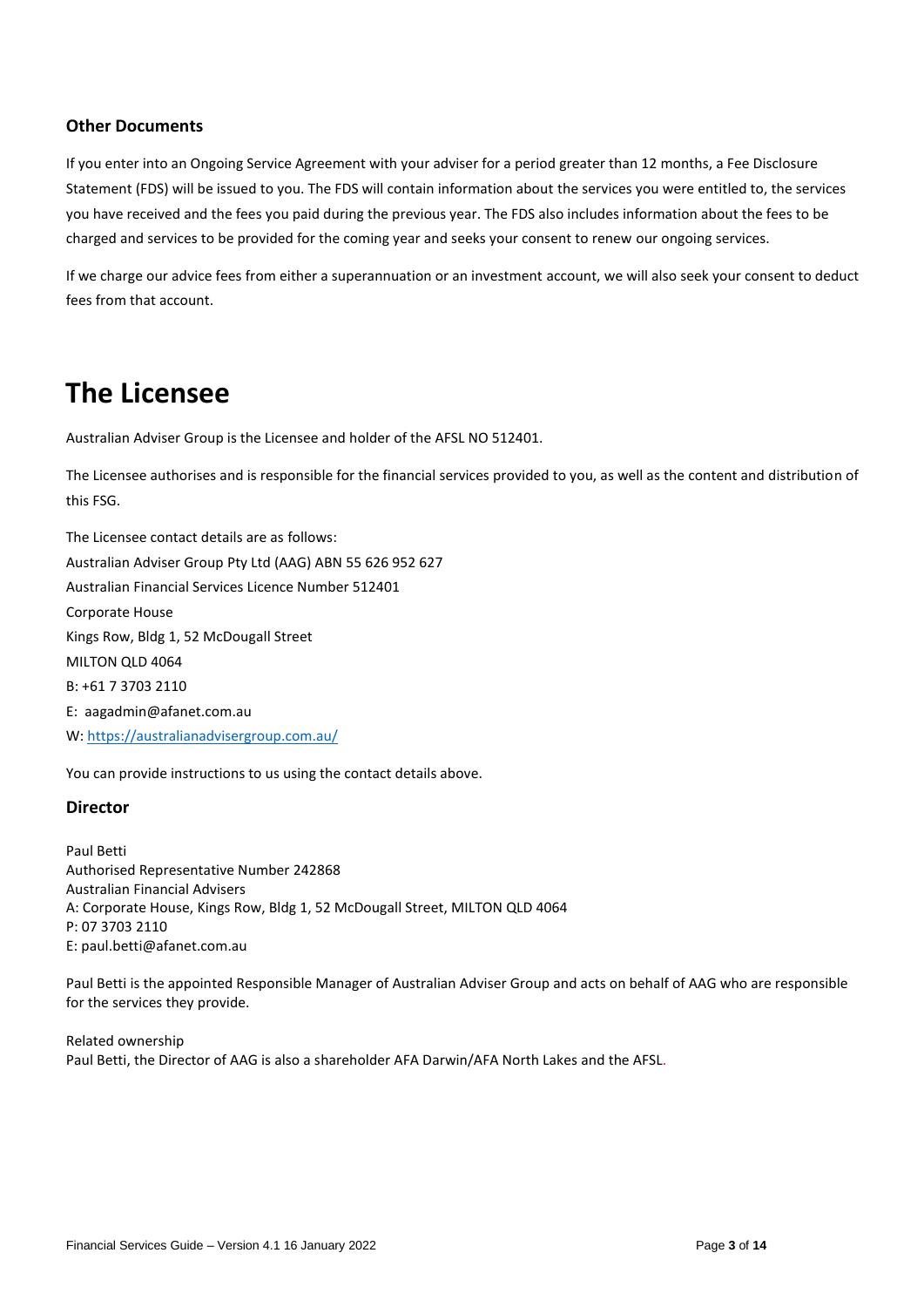# **Providing us with instructions**

You can contact us directly with any instructions relating to your financial products. This includes giving us instructions via telephone, mail or email using the contact details provided in this Guide.

If the information provided is incomplete or inaccurate, the advice or services we provide may not be appropriate. If at any time you wish to terminate your relationship with us, please contact us using the details provided in this Guide.

# **Tax implications of our advice**

Your adviser is registered with the Single Disciplinary Body as a Qualified Tax Relevant Provider to provide tax (financial) advice services on matters that are directly related to the nature of the financial planning advice provided to you. We will not consider any other tax matters in our advice to you. Where tax implications are discussed, they are incidental to our recommendations and only included as an illustration to help you decide whether to implement our advice.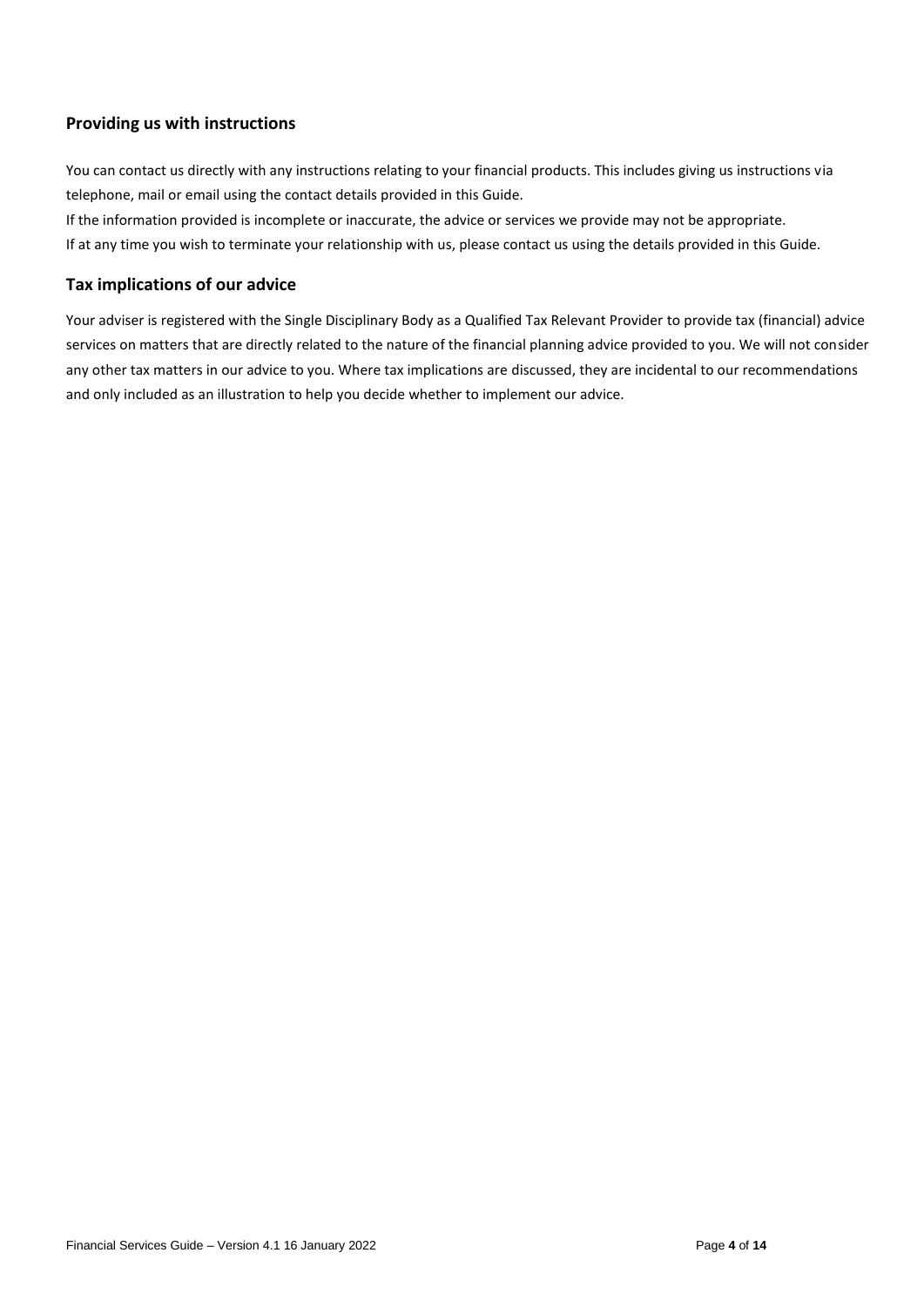# **Services we offer**

We are authorised by Australian Adviser Group Pty Ltd (AAG) to provide financial advice in relation to:

- Wealth Accumulation
- Income & Asset Protection
- Tax Strategies
- Superannuation
- Retirement & Redundancy Planning
- Estate Planning
- Government Benefits
- Debt Management

and to provide advice and deal in the following financial products:

- Basic Deposit Products
- Non-basic Deposit Products
- Life Products Investment Life Insurance
- Life Products Life Risk Insurance
- Managed Investment Schemes, including Investor Directed Portfolio Services (IDPS)
- Superannuation
- Retirement Savings Accounts
- Securities
- Standard Margin Lending Facilities

We are not authorised to provide any other financial services or financial products on behalf of AAG.

Where we are unauthorised to provide you with a financial service or financial product that you are interested in, we will advise you of this and refer you to an alternative source of advice.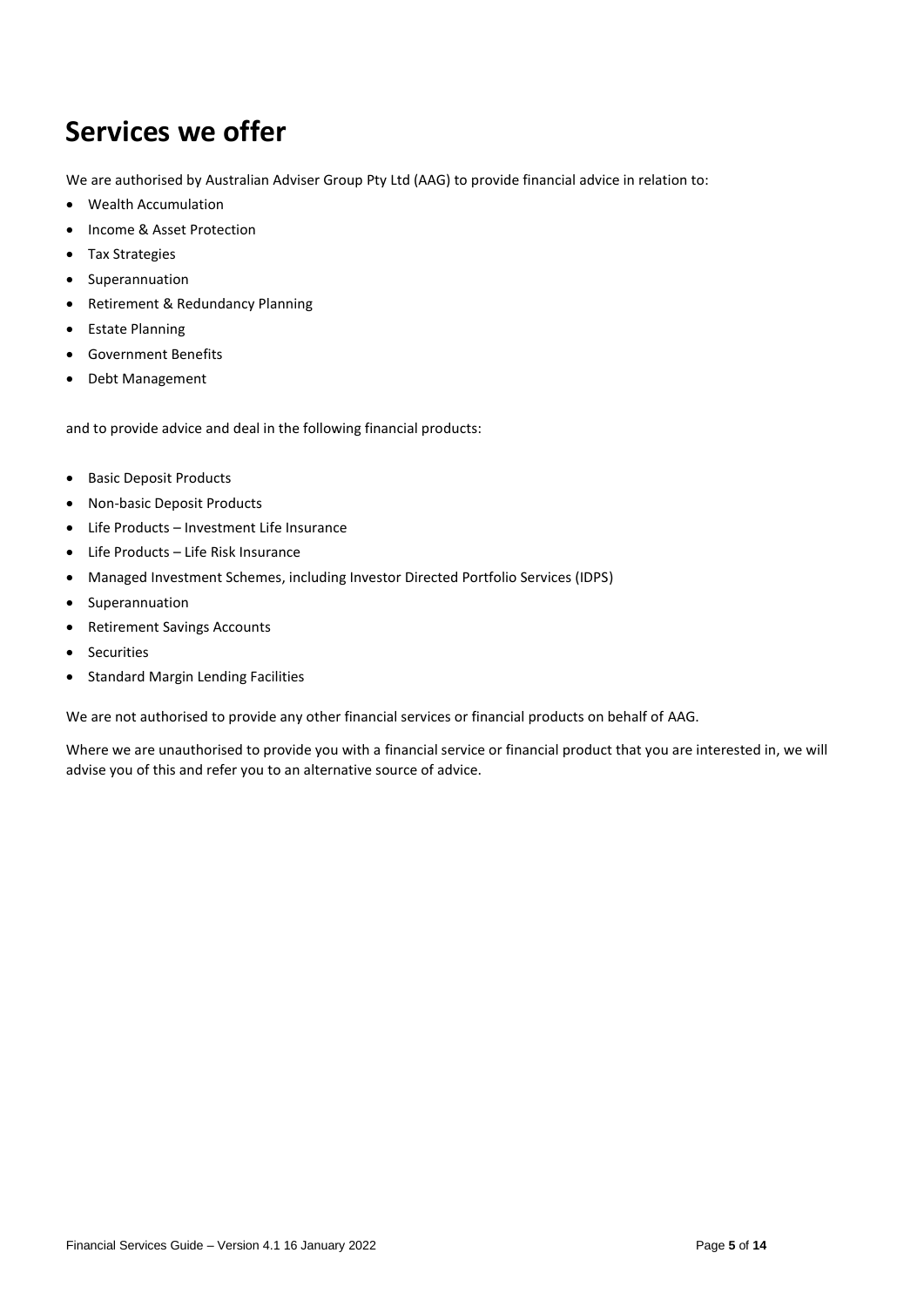# **Payments and benefits we receive**

At Australian Adviser Group we believe you deserve transparency and we want to ensure all our recommendations are driven by your needs alone. This allows you to know that you are paying for our advice irrespective of any product you use, clarifies the services you are entitled to, and ensures all recommendations are driven by your needs. We will agree with you the amount you pay based on:

- a flat dollar fee:
- an hourly rate;
- the amount you invest; or
- a combination of the above.

You can pay in the following ways:

- by direct invoice from us for initial and ongoing advice;
- in some circumstances, where possible, as a fee for advice that will be deducted from your investments as a one-off payment or in instalments;
- where applicable, via commission we may receive from a financial product provider when you commence an insurance contract and ongoing commission annually during the life of the insurance contract; or
- a combination of the above.

If you are not already on a fee for advice package, you can move to this payment at any time.

All fees and commissions will be paid directly to Australian Adviser Group and they retain an amount (licensee fee) to cover the licensee costs and the balance- is passed onto the adviser.

# **How we charge for our services**

Fees are calculated based on the level of service needed and the complexity of the advice given, to provide value to you. Fees are calculated based on the level of service needed and the complexity of the advice given, to provide value to you. All fees and commissions are **inclusive of GST** and the fees could be greater than those disclosed below in complex cases. In these instances, we will inform you of the exact fee payable promptly in writing.

| Initial consultation                            | At our expense / Free of charge.                                                                                                                                                                                                                                                                                                                                                                                                                                                                                                                                                                                                     |
|-------------------------------------------------|--------------------------------------------------------------------------------------------------------------------------------------------------------------------------------------------------------------------------------------------------------------------------------------------------------------------------------------------------------------------------------------------------------------------------------------------------------------------------------------------------------------------------------------------------------------------------------------------------------------------------------------|
| <b>Strategy presentation (if</b><br>applicable) | Up to \$5,500 incl. GST                                                                                                                                                                                                                                                                                                                                                                                                                                                                                                                                                                                                              |
| <b>Advice preparation</b>                       | If you elect to pay us a fee for advice the following fees will apply. The fees will depend on<br>the size of the investment portfolio and the complexity of the advice:<br>The minimum fee charged is \$550 while the maximum fee is \$33,000.<br>For example complex advice that contain multiple goals, strategies and/or tax structures<br>including but not limited to; self-managed superannuation Funds, family trusts and<br>companies, are likely to be charged closer to the maximum. Less complex advice that<br>addresses limited goals, strategies and tax structures are likely to be charged closer to the<br>minimum |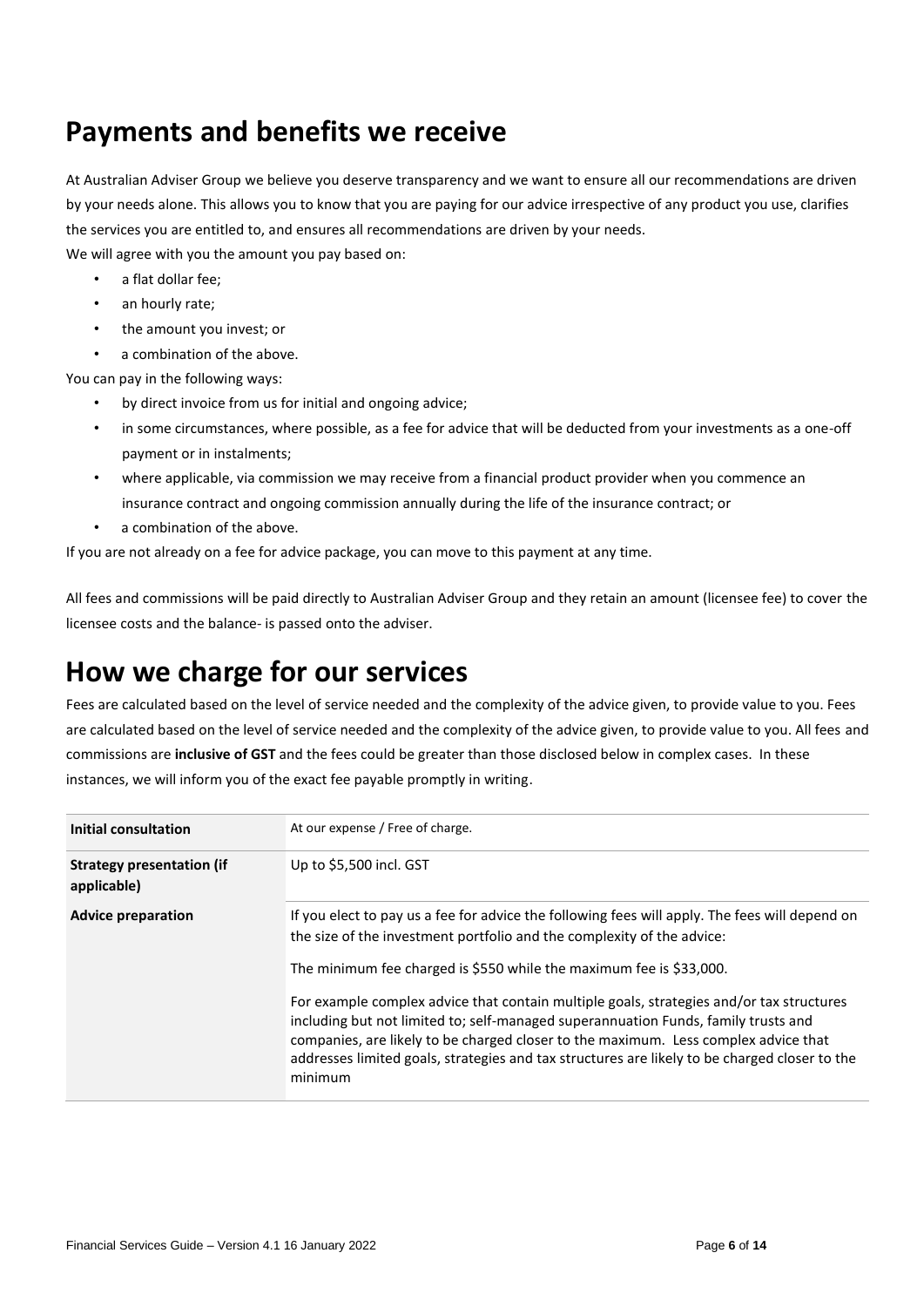| Implementation<br>(fee for advice) | If you elect to pay us a fee for implementing the advice the following fees will apply. The<br>fees will depend on the size of the investment portfolio and the complexity of the advice:<br>The amount could vary between \$330 and \$33,000.<br>Borrowed funds - if we recommend you acquire investments using borrowed funds then<br>your implementation fee will be a flat fee ranging from a minimum of \$330 and a<br>maximum of \$11,000                                                                                                                                                                                                                                                                                                                                                                                                                                                                                                                                                                                                                                                                                                            |
|------------------------------------|------------------------------------------------------------------------------------------------------------------------------------------------------------------------------------------------------------------------------------------------------------------------------------------------------------------------------------------------------------------------------------------------------------------------------------------------------------------------------------------------------------------------------------------------------------------------------------------------------------------------------------------------------------------------------------------------------------------------------------------------------------------------------------------------------------------------------------------------------------------------------------------------------------------------------------------------------------------------------------------------------------------------------------------------------------------------------------------------------------------------------------------------------------|
| <b>Ongoing fee for advice</b>      | If you elect to pay a fee for the ongoing review of your financial planning strategy, the<br>ongoing fee is based on the complexity of ongoing advice and the services provided.<br>The ongoing service fee could be a percentage-based fee, a fixed dollar<br>amount or a combination of the two:<br>Percentage based fees are between 0%pa and 1.5%pa of the<br>value of the assets under management.<br>The fixed dollar amount could vary between \$550 and \$110,000 per annum.<br>For example, if you have \$500,000 to invest our ongoing fee for advice may be 1.1% or<br>\$5500 (GST inclusive).<br>Borrowed funds - if we recommend you acquire investments using borrowed funds then<br>your ongoing fee will be a flat fee ranging from a minimum of \$330 and a maximum of<br>\$110,000 pa.<br>The ongoing advice fee will be based on the level of service needed and the complexity of<br>the advice. Complex advice requirements include the use of trusts and ownership<br>structures, overseas assets or incomes, executive options or multiple investment entities.<br>The frequency of the review will also impact on the fee charged. |
| Ad hoc advice                      | Where you do not wish to participate in an Ongoing Fee arrangement but require ongoing<br>advice on an ad hoc basis, an hourly fee of between \$165 and \$330 may apply.                                                                                                                                                                                                                                                                                                                                                                                                                                                                                                                                                                                                                                                                                                                                                                                                                                                                                                                                                                                   |
| <b>Execution only service</b>      | Where we provide a financial service to facilitate buying or selling of a specific financial<br>product as instructed by you, a one-off minimum of \$165 and a maximum of \$330 fee may<br>apply.                                                                                                                                                                                                                                                                                                                                                                                                                                                                                                                                                                                                                                                                                                                                                                                                                                                                                                                                                          |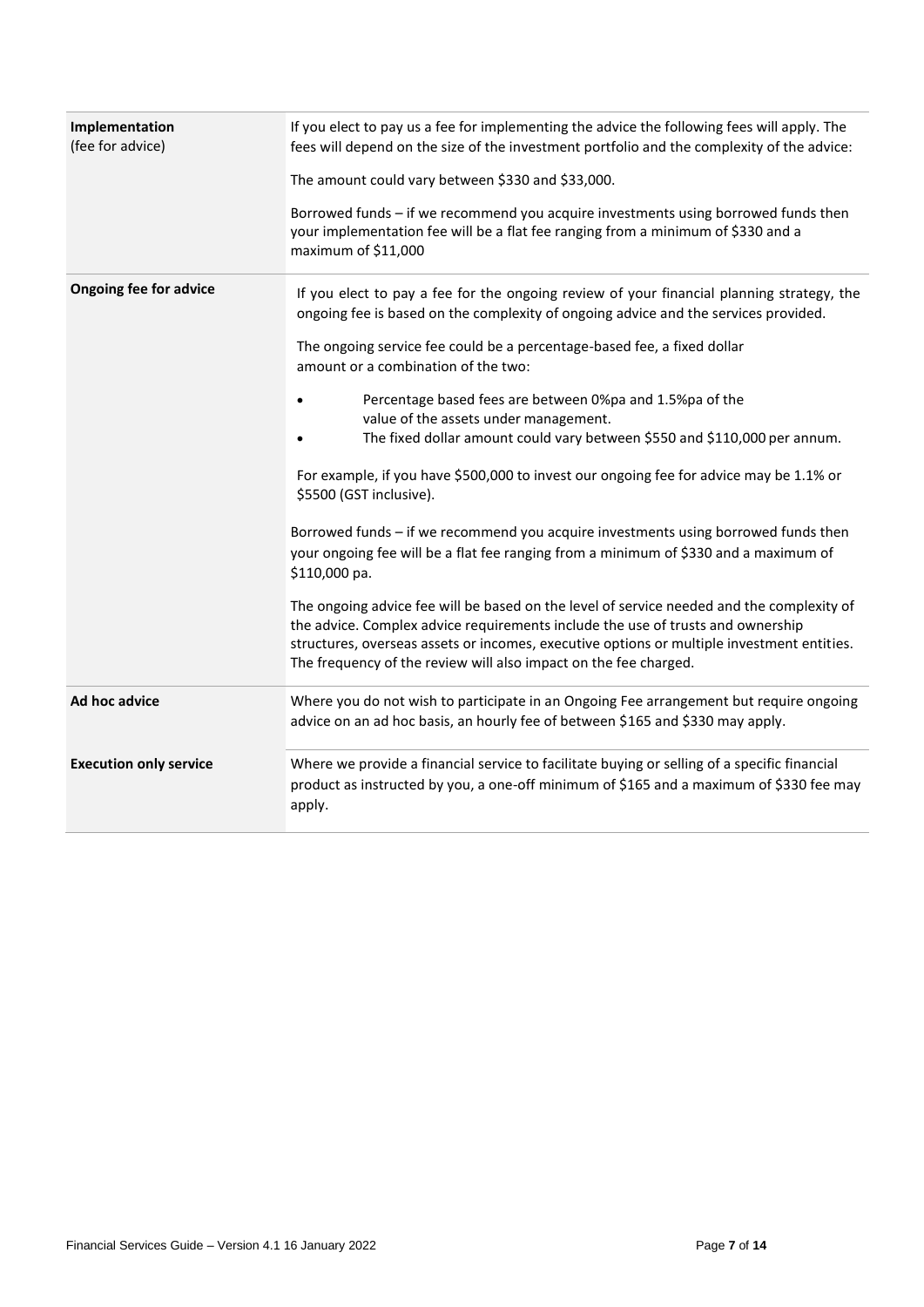### **Insurance products** Where we arrange a life insurance product for you, the relevant insurer will pay an initial commission to us. The commission is calculated as a percentage of the premium paid including GST (and may include health, occupational, frequency and modal loadings and policy fees, but excludes stamp duty).

Annual commission will also be paid when you renew your policy each year. The following table is a guide of commissions we may receive.

| <b>Initial Commission</b>                                                | <b>Ongoing Commission</b>                                    | <b>Example</b>                                                                                                                                                                               |
|--------------------------------------------------------------------------|--------------------------------------------------------------|----------------------------------------------------------------------------------------------------------------------------------------------------------------------------------------------|
| Up to 66% of the first<br>year's premium for new<br>policies implemented | Up to 22% of the insurance<br>premium each following<br>year | On any insurance policies<br>implemented, if your premium was<br>\$1,000, we would receive an initial<br>commission of up to \$660 and an<br>ongoing commission of up to \$220<br>per annum. |

We may receive commissions on increases or additions to existing policies put in place before 1 January 2018 of up to 130%, and between 88% to 66% for policies written after that time.

Please note that the initial and ongoing commissions on life insurance products are paid to us by the product provider and are not an additional cost to you.

### **Other benefits**

AAG and our advisers may also receive additional benefits by way of sponsorship of educational seminars, conference or training days. Details of any benefits received above \$100 will be recorded on a register which is available to you on request.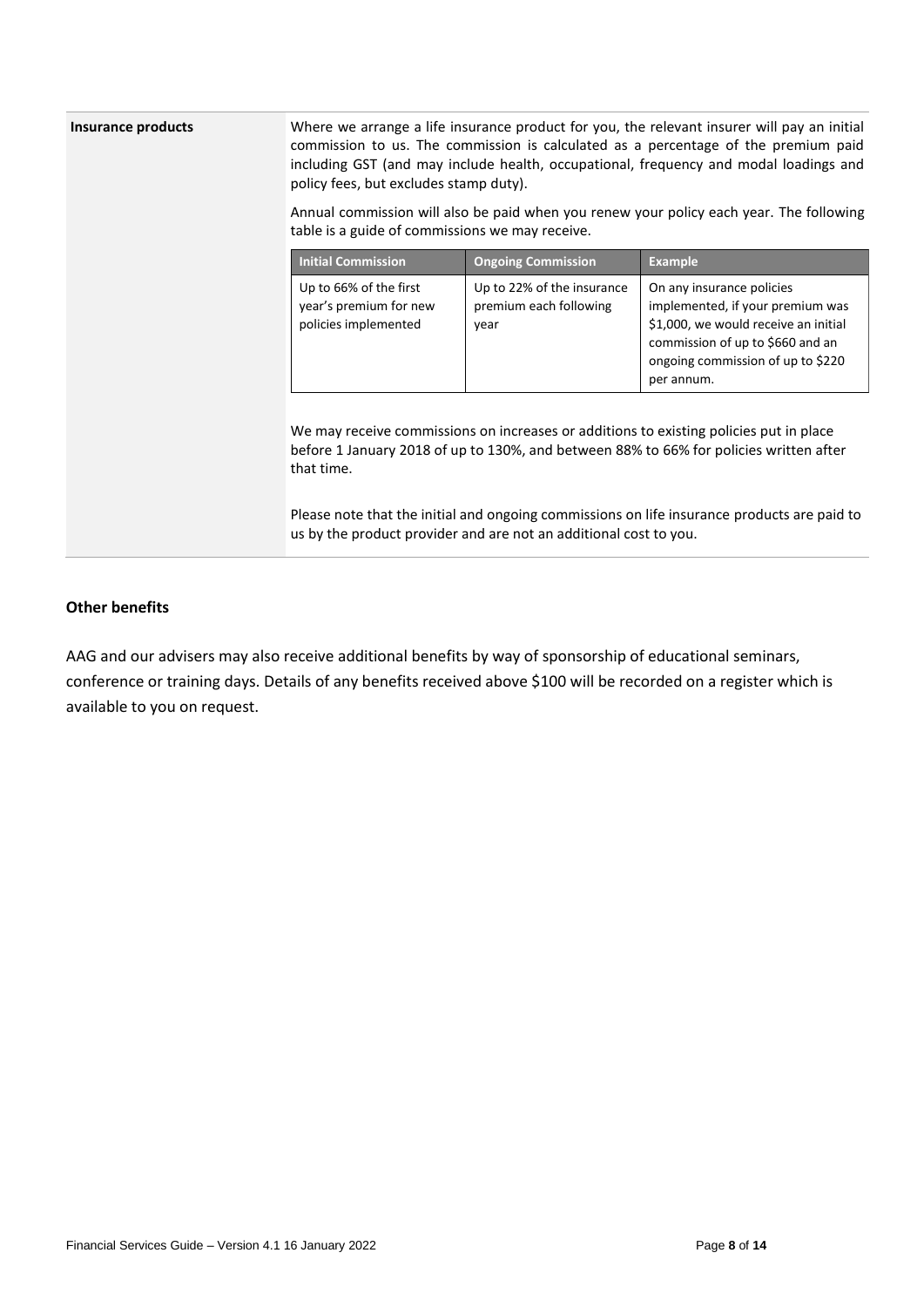# **Related services that may be capable of influencing the advice**

#### Separately Managed Accounts 'SMA'

The sole Director and Shareholder of the AFSL Australian Adviser Group is also the sole director and shareholder of AAG Capital Pty Ltd which offers a range of Separately Managed Accounts. Your adviser may recommend you invest in one of the SMAs offered by AAG Capital if they determine it is appropriate based on your goals and objectives and relevant circumstances.

AAG Capital and your adviser do not earn any investment management fees if you decide to invest in one of our Separately Managed Accounts.

AAG Capital's SMAs are offered in collaboration with Ironbark Asset Management (Fund Services) Limited appointed as the Responsible Entity, Evidentia Group Pty Ltd ( ABN 39 626 048 520, AFSL 511802) ('Evidentia') as the asset consultant and HUB24 Custodial Services Ltd (ABN 94 073 633 664, AFSL 239122) who operates an administrative investment platform through which you can access the AAG Capital SMAs and is responsible for implementing the investment instructions of the portfolio manager.

For their involvement and expertise in AAG Capital SMAs our partners are paid investment management or administration fees that are fully disclosed in the Product Disclosure Statement.

All SMAs are researched and selected by the AAG Capital's Investment Committee, made up of three representatives from AAG Capital who are also authorised representatives of Australian Adviser Group, and three Evidentia Group Investment Managers.

# Referrals

#### **Referrals from a third party**

At present AAG does not have any referral arrangement in place to pay a third-party referrer a referral fee or other benefit. If this changes, we will make you aware of this prior to providing advice, or further advice, to you.

#### **Referrals to a third party**

At present AAG does not have any referral arrangement in place to receive from a third-party referrer a referral fee or other benefit. If this changes, we will make you aware of this prior to providing advice, or further advice, to you.

#### **Other associated entities**

Paul Betti is also a Director of AFA Lending Pty Ltd ABN 52 609 520 523. AFA Lending is a non-active company and no longer accepts referrals for business.

#### **Referrals to an associated entity**

We may refer you to the following associated entity and therefore may receive a direct or indirect benefit from any referral we make to this provider.

We are obligated to act in your best interests when providing you with financial advice, as such we will be transparent and disclose any benefits we may receive via an associated entity or related third party in relation to our recommendations to you.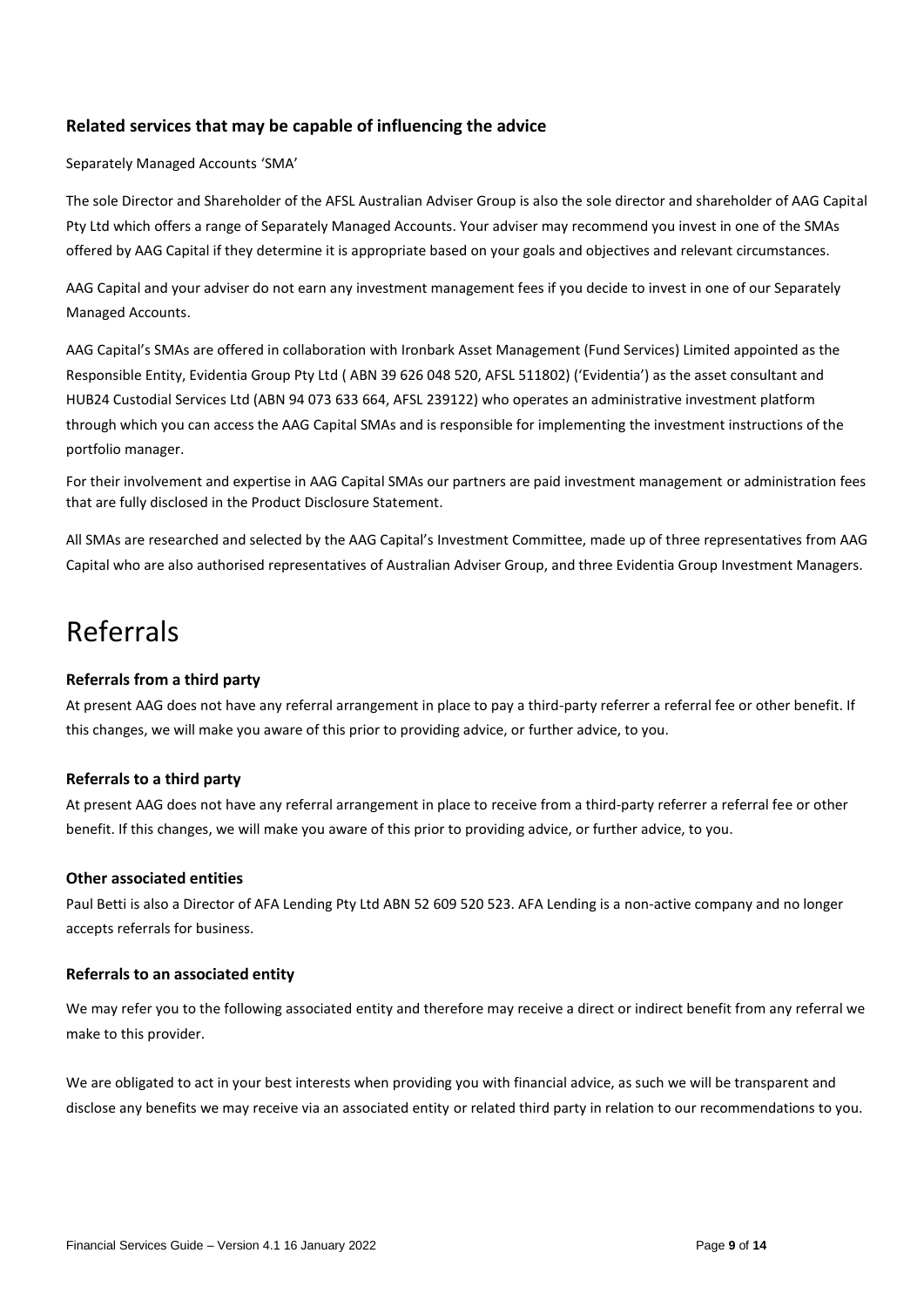# **Table – Associated Entities**

| <b>Name of Entity</b>                                                          | <b>Nature of association</b>                                                                                                                                                                                                                                                                                                                                                                                                            |
|--------------------------------------------------------------------------------|-----------------------------------------------------------------------------------------------------------------------------------------------------------------------------------------------------------------------------------------------------------------------------------------------------------------------------------------------------------------------------------------------------------------------------------------|
| AFA Mortgage Solutions Pty Ltd<br>ATF The AFA Mortgage Solutions<br>Unit Trust | Paul Betti, Dwayne Hameister and Angelo Maglieri are advisers in AFA Darwin<br>(PDA Financial Planning Pty Ltd)                                                                                                                                                                                                                                                                                                                         |
| ABN 54057536943                                                                | Paul Betti, Dwayne Hameister and Angelo Maglieri are Directors of AFA Mortgage<br>Solutions Pty Ltd ATF The AFA Mortgage Solutions Unit Trust ABN 54057536943<br>and have an equal shareholding in this entity. As a result, Paul Betti, Dwayne<br>Hameister and Angelo Maglieri will receive dividends/distributions and/or income<br>from AFA Mortgage Solutions Pty Ltd ATF The AFA Mortgage Solutions Unit Trust<br>ABN 54057536943 |

*Please note that Australian Adviser Group Pty Ltd is not responsible for the advice and services provided by these providers.*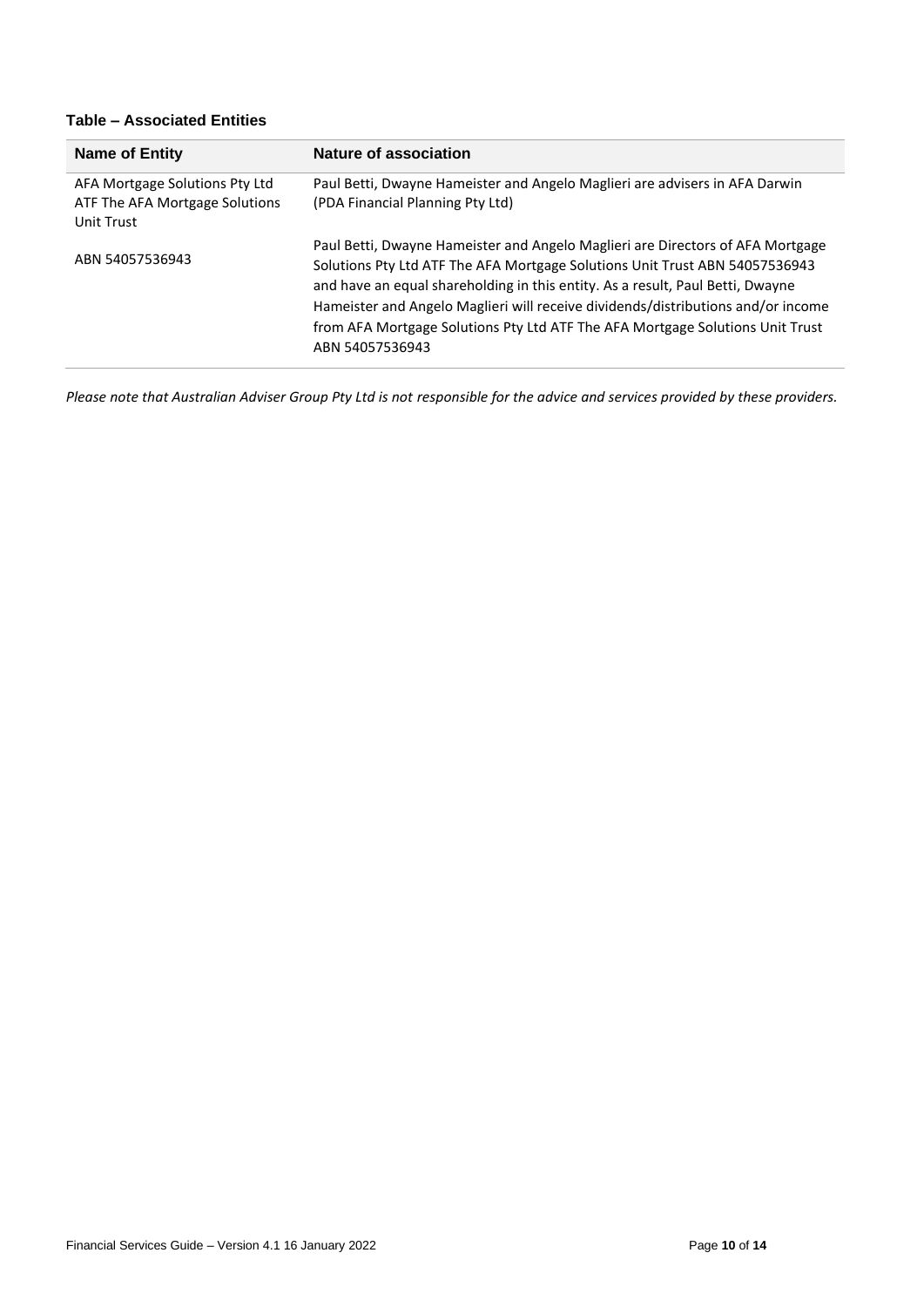# **Your confidence in our advice**

Your satisfaction is of paramount importance to us and we have procedures in place to resolve any concerns promptly, and fairly.

#### **Our complaints procedure**

If you're unhappy with the advice you receive or other aspects of our service, please follow the steps outlined below.

1. Please let your financial advice specialist know in the first instance. You can also raise your complaint at any time by contacting us at:

Advice Dispute Resolution Team Australian Adviser Group Pty Ltd Corporate House Building 1, Level 2 Kings Row 52 McDougall Street MILTON QLD 4064

**Phone**: +61 7 3703 2100 **Email**: aagadmin@afa.com.au

2. If your complaint isn't resolved within 30 days or to your satisfaction, then you may refer the matter to the Australian Financial Complaints Authority (AFCA):

**Website**: [www.afca.org.au](http://www.afca.org.au/)

**Email**[: info@afca.org.au](mailto:info@afca.org.au) **Telephone**: 1800 931 678 (free call) **In writing to**: Australian Financial Complaints Authority Limited GPO Box 3, Melbourne VIC 3001

AFCA provides fair and independent financial services complaint resolution that's free to consumers.

Time limits may apply to lodge a complaint with AFCA, so you should act promptly. You can check the AFCA website to find out if a time limit applies or when the time limit relevant to your circumstances expires.

If your complaint is relating to your personal information, you can contact The Privacy Commissioner.

**Email**[: privacy@privacy.gov,au](mailto:privacy@privacy.gov,au) **Telephone: 1300 363 992 In writing to:** The Privacy Commissioner GPO Box 5218, Sydney NSW 2001

You may also contact the Australian Securities & Investments Commission (ASIC) on 1300 300 630 (free call info line) to make a complaint and obtain information about your rights.

#### **Professional indemnity insurance**

Australian Adviser Group holds professional indemnity insurance that satisfies the requirements of section 912B of the Corporations Act. This insurance also covers the conduct of financial advice specialists who were authorised by us at the time of your complaint but are no longer representatives of Australian Adviser Group at the time of your complaint.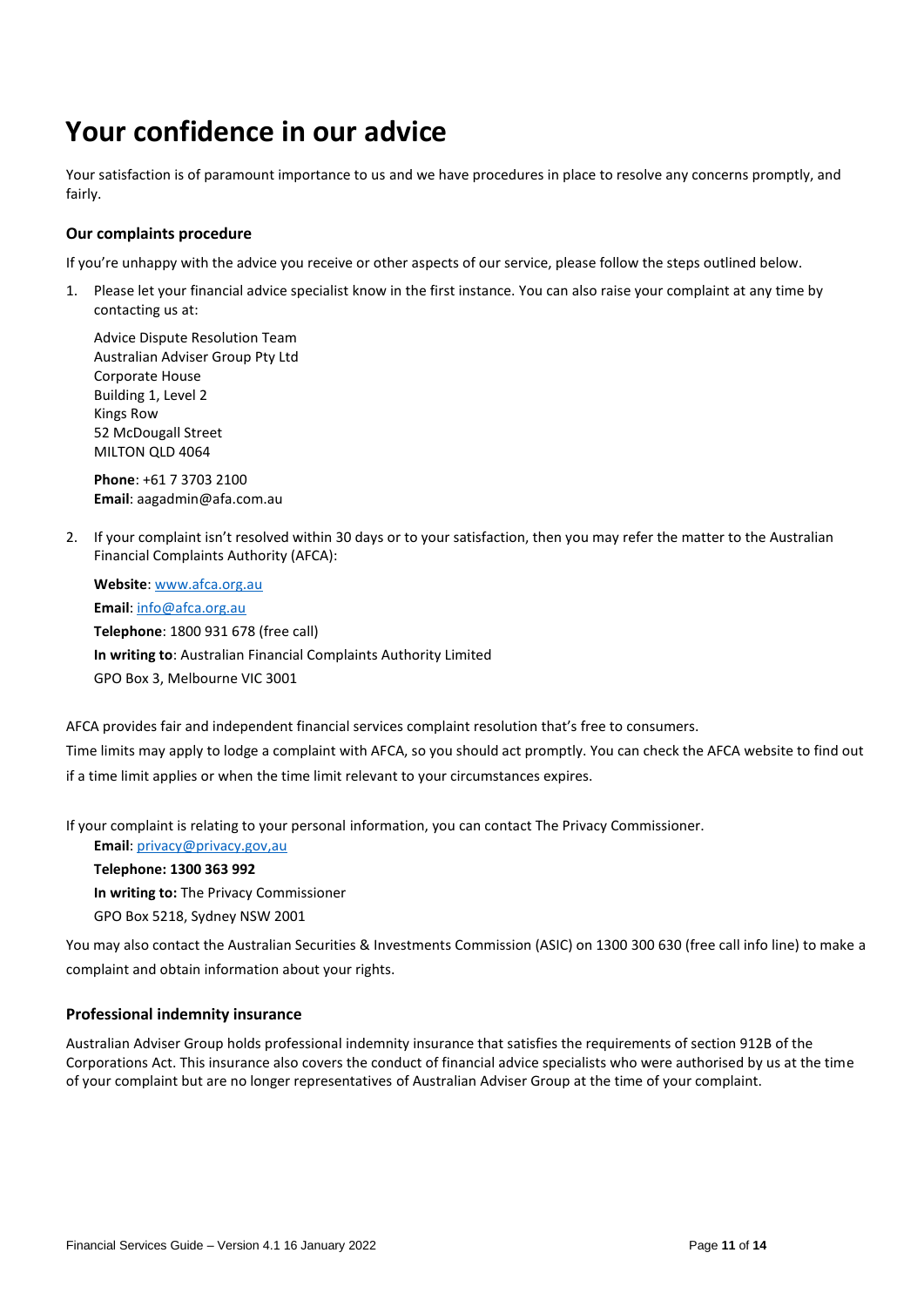# **Privacy Notification**

To give you appropriate advice, our financial advice specialists will need to ask you about your current financial situation, what you are looking to achieve and other personal information.

Without this information, your financial advice specialist may not be able to provide you with advice relevant to your circumstances.

#### **How we manage your personal information**

We are grateful for the trust and confidence you have in us to safeguard your privacy. This notification tells you how we collect your information, what we use it for and who we share it with. It also points out some key features of our Privacy Policy. If you would like more information, please refer to the Australian Adviser Group Privacy Policy available at [www.austrailanadvisergroup.com.au/privacy-](http://www.austrailanadvisergroup.com.au/privacy)policy. You can also request a copy by calling your financial advice specialist or by writing to:

#### **Privacy Officer**

Australian Adviser Group Pty Ltd Corporate House Building 1, Level 2 Kings Row 52 McDougall Street MILTON QLD 4064

### **Collecting and using your personal information**

We will collect and use your personal information (which may, if authorised and required, include your sensitive information, such as health information) for a variety of purposes, including to provide you with the financial services you have requested (including answering your requests and complaints, varying products and services and managing your relevant product portfolios) and to contact you about other products and services that may be relevant to you. We may also collect personal information in order to prevent or investigate any fraud or crime, or any suspected fraud or crime.

We'll collect your personal information from you directly whenever we can. Sometimes we collect your personal information from other sources or third parties such as your Accountant, or other reliable identity verification service providers. We do this only if it's necessary to do so, for example where:

• we need information from an insurer about an insurance application you make through us; or

at your request, we exchange information with your legal or financial advisers or other representatives. If we collect information that can be used to identify you, we will take reasonable steps to notify you of that collection. We may collect information about you because we are required or authorised by law to collect it. There are laws that affect financial institutions, including company and tax law, which require us to collect personal information. For example, we require personal information to verify your identity under Commonwealth Anti-Money Laundering law.

### **What happens if you don't provide your information to us?**

If you choose not to provide your information to us, we may not be able to:

- provide you with the product or service you want;
- manage or administer your product or service;
- verify your identity or protect against fraud; or
- let you know about other products or services that might better meet your financial and lifestyle needs.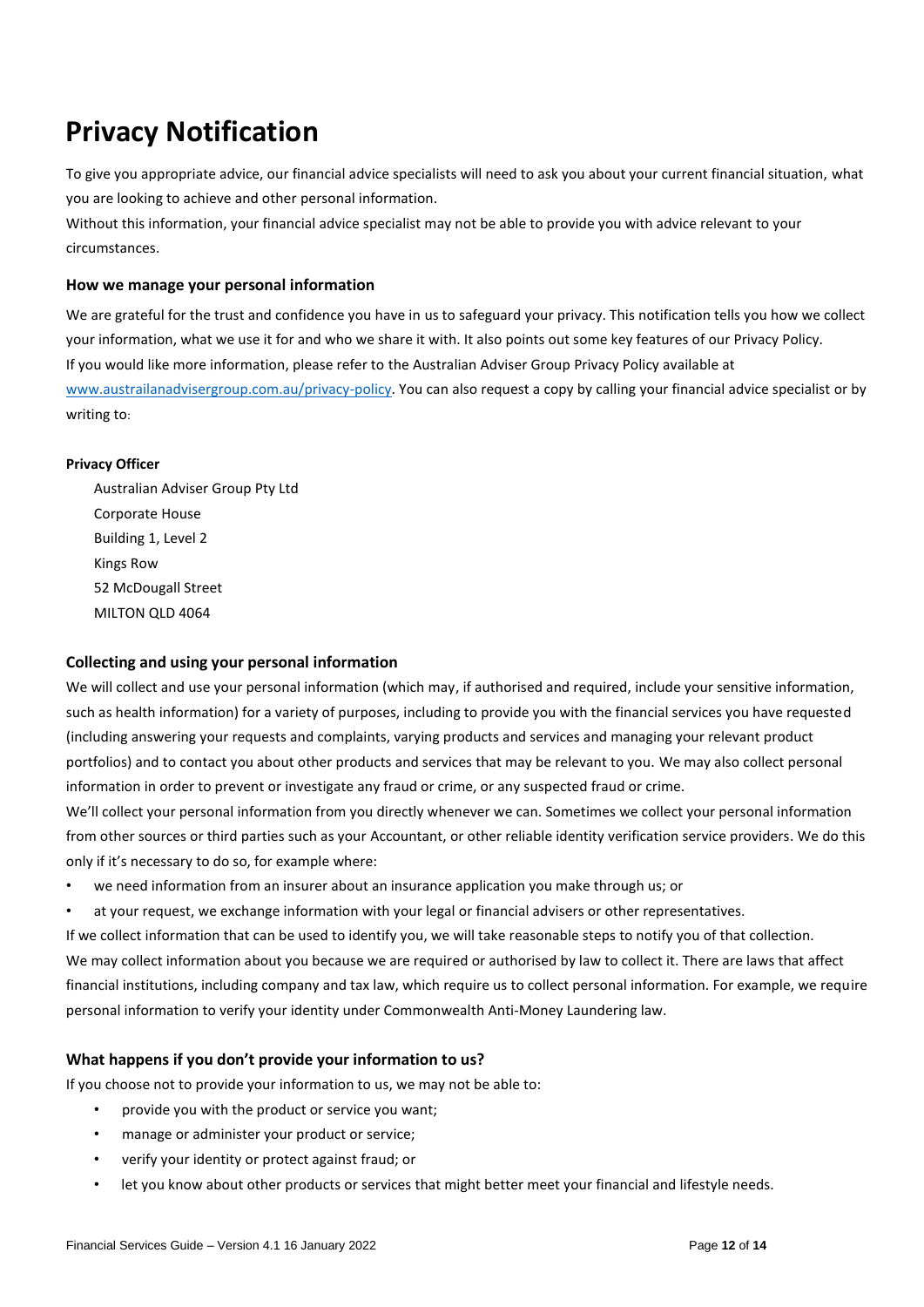#### **Protecting your privacy**

Protecting your privacy is essential to our business. Your file, containing your profile, personal objectives, financial circumstances and our recommendations, is kept securely.

#### **Disclosing your personal information**

We may share your personal information (which may include your sensitive information, such as health information where we have your consent) with third parties for any purposes for which we use your information. This may include to the following types of third parties:

- those involved in providing, managing or administering the products or services you have requested, including other advisers, paraplanners and organisations who work with us, including Australian Adviser Group , depending on the financial services and products you have requested;
- insurance providers, superannuation trustees and product providers related to the financial services you have requested;
- professional associations and organisations that help us operate our business, such as those that provide administrative, financial, accounting, insurance, research, legal, strategic advice, auditing, computer or other business services, including our Licensee Australian Adviser Group .
- your representatives, service providers, or other organisations, such as your accountant, solicitor, tax agent, stockbroker or bank;
- organisations involved in a business restructure or a transfer of all or part of the assets of our business; and
- government and regulatory authorities and other organisations when required or authorised by law (in some instances these bodies may share it with relevant foreign authorities)
- where you have given your consent.

We may also store your information in cloud or other types of networked or electronic storage. As electronic or networked storage can be accessed from various countries via an internet connection, it is not always practicable to know in which country your information may be held. If your information is stored in this way, disclosures may occur in countries other than those listed.

Overseas organisations may be required to disclose information we share with them under a foreign law. In those instances, we will not be responsible for that disclosure.

#### **Consent to marketing activity**

We presume you consent to being contacted by us (including Australian Adviser Group) about suitable products and services via the contact details you have provided. We may continue to contact you for these reasons until you withdraw your consent. You can do this at any time by contacting us (see the 'Contact us' section of this FSG). We will process your request as soon as practicable.

#### **Accessing or correcting your personal information**

You can ask us to correct, or to provide you with access to, information we hold about you. You can find out how to seek access to or the correction of your information by reading our Privacy Policy or by contacting us. Our Privacy Policy is available at [www.austrailanadvisergroup.com.au/privacy-](http://www.austrailanadvisergroup.com.au/privacy)policy or you may request a copy from your financial advice specialist.